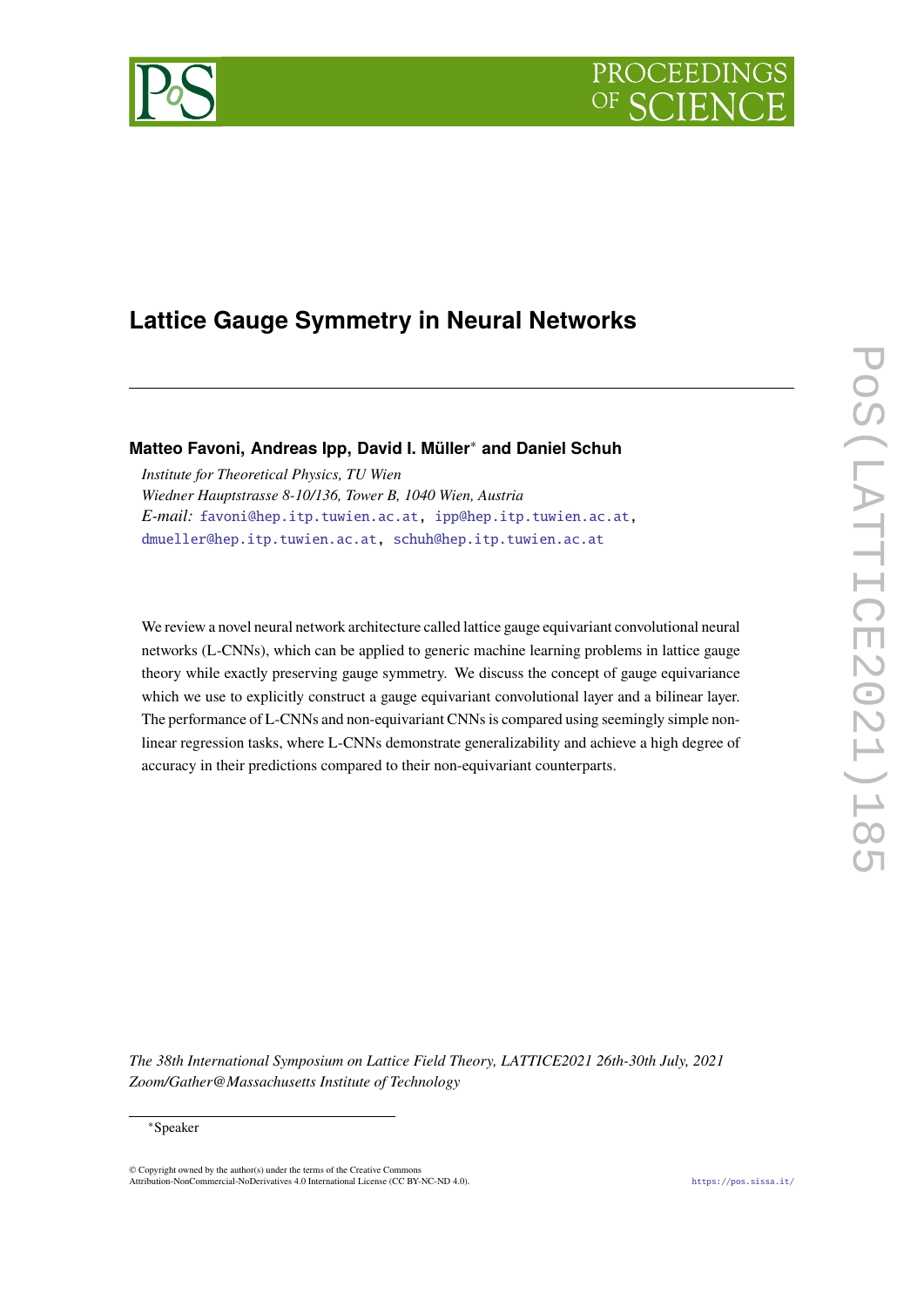# **1. Introduction**

The concept of symmetry or equivariance under symmetry transformations is at the theoretical foundation of modern physics, and it is hard to overstate its importance. Noether's first theorem establishes a clear relationship between invariance of Lagrangians under continuous global symmetries and the existence of conserved quantities and conserved currents [\[1\]](#page-8-0). Global symmetries, as the name implies, are transformations that are applied the same way at every point in space time. In mechanical systems and field theories, energy and momentum conservation laws follow from invariance under space-time translations, whereas rotational invariance implies the conservation of angular momentum. More generally, global symmetry under the Poincaré group, which includes translations, rotations and boosts, is the foundation of special relativity. In addition, symmetries not associated with isometries of space-time are of particular importance to quantum field theory. For example, global U(1) invariance in field theories of fermions and complex scalars implies the existence of locally conserved particle currents and globally conserved particle numbers. On the other hand, local symmetry, associated with continuous differentiable transformations that are functions on space time, is the foundation of gauge theories. For example, quantum chromodynamics (QCD) is a gauge theory with symmetry group SU(3). All known fundamental forces are formulated as gauge theories and therefore associated with particular local symmetries or gauge groups.

Machine learning methods can make use of the concept of symmetry in a similar manner. Exploiting the geometry and symmetries of a particular machine learning problem to develop appropriate neural network architectures is the main idea behind geometric deep learning (see recent reviews [\[2\]](#page-8-1) and [\[3\]](#page-8-2) for a mathematical introduction). Convolutional neural networks (CNNs) can be understood as special cases of generic neural networks that respect translational symmetry. In the past decades, these types of neural networks have proven to be exceptionally useful in image recognition and computer vision in general. More specifically, CNNs are neural networks consisting of convolutional layers acting on image data or feature maps  $f : \mathbb{Z}^2 \to \mathbb{R}^n$ , where  $\mathbb{Z}^2$  is the base space on which the image is defined and  $n \in \mathbb{N}$  denotes the number of channels (e.g.  $n = 3$  for an RGB image). Convolutional layers are equivariant in the sense that a spatial translation of the input feature map induces an appropriate translation of the output feature map. Equivariance of CNNs naturally lends itself to applications in lattice field theory, which typically exhibit translational symmetry [\[4\]](#page-8-3). Going beyond translations, the framework of group equivariant convolutional neural networks (G-CNNs) [\[5\]](#page-8-4) generalizes the equivariance property to a general group  $G$  with the traditional CNN being a special case when  $G$  is identified with the translation group. Apart from their theoretical appeal, G-CNNs with rotational symmetry have shown to be more robust on certain image recognition tasks, where traditional CNNs can fail to make correct predictions when provided with previously unseen rotated images. In the parlance of physics, G-CNNs are neural networks exhibiting global symmetry. A generalization of equivariant neural networks to local symmetries has been proposed in Ref. [\[6\]](#page-8-5) called gauge equivariant CNNs. In this architecture, the base space on which the data is defined is generalized to a curved manifold, as opposed to a flat base space. In order to retain equivariance in convolutional layers, feature maps must be appropriately parallel transported in order to obtain the correct transformation behavior under coordinate or frame changes. Although the term "gauge equivariant" would, to physicists, imply gauge symmetry in the sense of gauge theories such as electrodynamics or QCD, parallel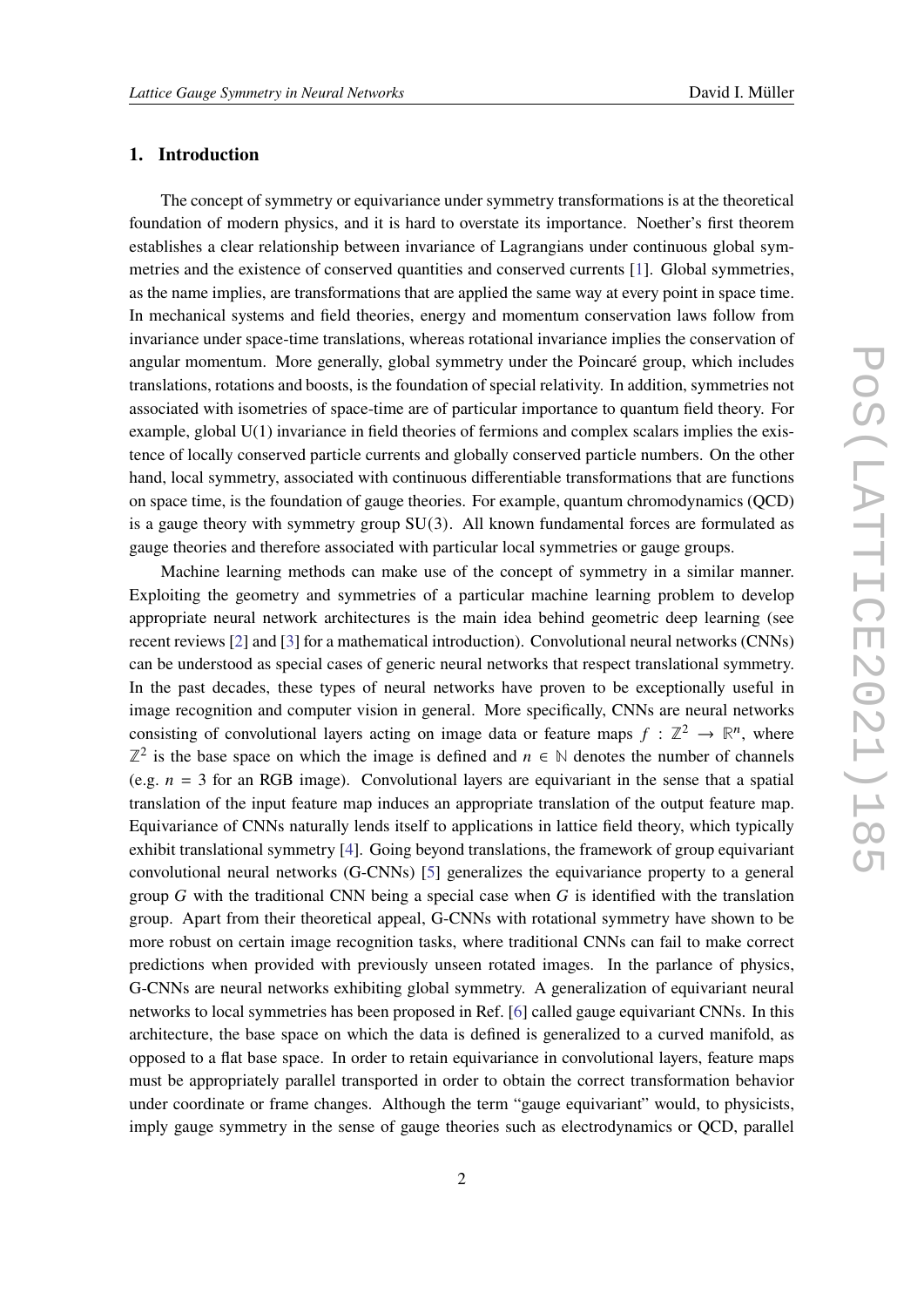transport of feature maps in these types of networks is purely due to the curved geometry of the base space and not due to the presence of a gauge field. Recently, several groups have tackled the problem of using machine learning methods in the context of lattice QCD or pure lattice gauge theory, while retaining gauge symmetry in the sense of gauge theories. For example, gauge equivariant normalizing flows [\[7–](#page-8-6)[9\]](#page-8-7) have been successfully used to train generative models which can produce statistically independent lattice configurations for Monte Carlo simulations. Gauge covariant neural networks that can perform smearing and Wilson flow have also been studied [\[10\]](#page-8-8). However, a general framework akin to G-CNNs or gauge equivariant CNNs for lattice gauge theory has been lacking so far.

Lattice gauge theory is an exactly gauge covariant formulation of non-Abelian Yang-Mills theory discretized on a lattice originally proposed by Wilson [\[11\]](#page-8-9). The degrees of freedom are gauge link variables  $U_{x,\mu} \in SU(N_c)$  defined on the edges of a hypercubic lattice  $\Lambda$  with lattice spacing a. A gauge link  $U_{x,\mu}$  is defined along the edge  $(x, x + \mu)$  starting at the lattice site  $x \in \Lambda$ and ending at  $x + \mu$ , which is shorthand for  $x + a\hat{e}_{\mu}$ , where  $\hat{e}_{\mu}$  is a Euclidean basis vector. From a geometrical viewpoint, gauge links define parallel transport along the edges of the lattice. Under general gauge transformations, gauge links transform according to

$$
U'_{x,\mu} = \Omega_x U_{x,\mu} \Omega_{x+\mu}^{\dagger}.
$$
 (1)

Reversing the path yields the inverse link which we denote by  $U_{x,\mu}^{\dagger} = U_{x+\mu,-\mu}$ . Links can be concatenated to form plaquettes  $(1 \times 1 \text{ loops})$ 

$$
U_{x,\mu\nu} = U_{x,\mu} U_{x+\mu,\nu} U_{x+\mu+\nu,-\mu} U_{x+\mu,-\mu}, \qquad U'_{x,\mu\nu} = \Omega_x U_{x,\mu\nu} \Omega_x^{\dagger}, \tag{2}
$$

which transform locally under lattice gauge transformations. The Wilson action is given by

$$
S_W[U] = \frac{2}{g^2} \sum_{x \in \Lambda} \sum_{\mu < \nu} \text{Tr} \left[ \mathbb{1} - U_{x,\mu\nu} \right],\tag{3}
$$

where  $g > 0$  is the Yang-Mills coupling constant.

In these proceedings we review lattice gauge equivariant convolutional neural networks (L-CNNs), which is an equivariant neural network architecture proposed by the authors [\[12\]](#page-8-10) specifically tailored to  $SU(N<sub>c</sub>)$  lattice gauge theory. This architecture allows for neural networks that use link variables in the input layer and satisfy equivariance under general lattice gauge transformations. We discuss some aspects of L-CNNs in detail and show the main results of our computational experiments, where we compare traditional (non-equivariant) CNNs to L-CNNs in specific regression tasks.

#### **2. Lattice gauge equivariant convolutional neural networks**

The idea behind L-CNNs is to formulate CNNs which can be used to process gauge link configurations  $\mathcal{U} = \{U_{x,u}\}\$ , i.e. the set of all gauge links on the lattice, in a gauge equivariant manner. In this section we review a few aspects of L-CNNs; a complete description can be found in our original paper  $[12]$ . Adopting a similar notation as in [\[5\]](#page-8-4), a gauge equivariant function g satisfies the equivariance property

$$
T_{\Omega}g(\mathcal{U}) = g(T_{\Omega}\mathcal{U}),\tag{4}
$$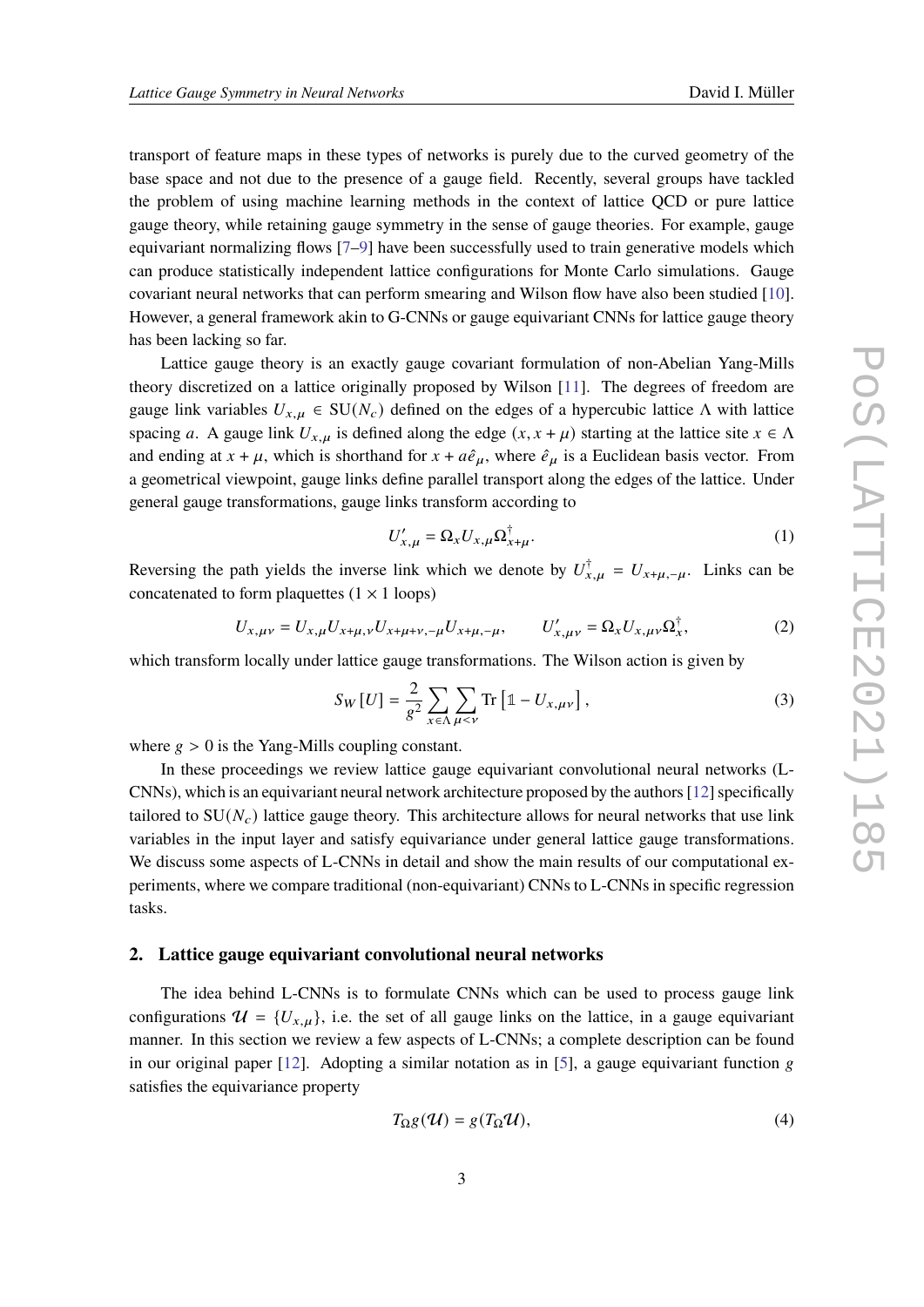where  $T_{\Omega}$  denotes the application of a general gauge transformation  $\Omega_{x}$ . In the case of gauge links we have  $T_{\Omega}U_{x,\mu} = \Omega_x U_{x,\mu} \Omega_{x+\mu}^{\dagger}$ . The transformation properties of  $T_{\Omega}g(\mathcal{U})$  generally do not need to be the same as the one for links. For example, the function  $g(\mathcal{U})_x = U_{x,\mu\nu}$ , which maps links to plaquettes, transforms locally

$$
T_{\Omega}g(\mathcal{U})_x = g(T_{\Omega}\mathcal{U})_x = \Omega_x U_{x,\mu\nu}\Omega_x^{\dagger} = \Omega_x g(\mathcal{U})_x \Omega_x^{\dagger}.
$$
 (5)

In particular, a function is gauge invariant if  $T_{\Omega}g = g$ , i.e. if  $T_{\Omega}$  acts as the identity map.

More generally, we consider functions of the form  $g(\mathcal{U}, \mathcal{W})$  acting on a tuple  $(\mathcal{U}, \mathcal{W})$ consisting of the set of links and locally transforming matrices  $W = \{W_{x,i}\}\$  where  $W_{x,i} \in \mathbb{C}^{N_c \times N_c}$ are general complex matrices and  $i \in \{1, 2, ..., N_{ch}\}$  denotes different channels similar to traditional CNNs. We require that W variables transform locally:  $T_{\Omega}W_{x,i} = \Omega_x W_{x,i} \Omega_x^{\dagger}$ . For example, the set W may consist of all possible plaquettes on the lattice formed by links, but generally  $W$  variables can be considered independent of the links  $U$ . A gauge equivariant function then satisfies

$$
T_{\Omega}g(\mathcal{U},\mathcal{W}) = g(T_{\Omega}\mathcal{U},T_{\Omega}\mathcal{W}).
$$
\n(6)

We formulate L-CNNs as CNNs consisting of individual layers which satisfy gauge equivariance. The idea behind the use of tuples  $(\mathcal{U}, \mathcal{W})$  in L-CNNs is to explicitly split the input of the L-CNN into a feature map (or data) W and link variables  $\mathcal{U}$ , which encode the geometrical information of how data at different lattice sites can be compared using parallel transport in a manner consistent with gauge equivariance. This approach is comparable to gauge equivariant CNNs [\[6\]](#page-8-5) where the base manifold is the "stage" on which feature maps (which can be scalar-, vector- or tensor-valued) are defined, and the connection provides the necessary information to compare feature maps at different points. Similarly, the gauge links  $\mathcal U$  provide the stage for our feature maps  $\mathcal W$ . Figure [1a](#page-4-0) shows the data in L-CNNs schematically.

We exemplify the L-CNN using two particularly important layers: gauge equivariant convolutions and bilinear layers.

**Lattice gauge equivariant convolutions (L-Convs)** Convolutional layers in CNNs combine data at different points by computing a sum of data of a feature map, where each term is weighted by a (trainable) kernel. Consider a two-dimensional, single-channel feature map  $f : \mathbb{Z}^2 \to \mathbb{R}$ , then a convolution can be defined as

$$
f'_x = \sum_{y \in \mathbb{Z}^2} \omega_{x-y} f_y,\tag{7}
$$

where  $\omega_{x-y} \in \mathbb{R}$  are the kernel weights and f' is the new feature map after the convolution. The largest distance considered in a convolution defines the size  $K \in \mathbb{N}$  of the kernel, i.e. we assume the kernel to be compact. Computing a standard convolution of  $W$  variables would violate the requirement of gauge equivariance, unless one accounts for parallel transport:

$$
W'_{x,i} = \sum_{y} \omega_{x-y} U_{x \leftarrow y} W_{y,i} U_{x \leftarrow y}^{\dagger}, \tag{8}
$$

where  $U_{x\leftarrow y}$  is a Wilson line on the lattice tracing a path from x to y. However, the choice of the path on the lattice is not unique. Whereas in the continuum one may only consider straight-line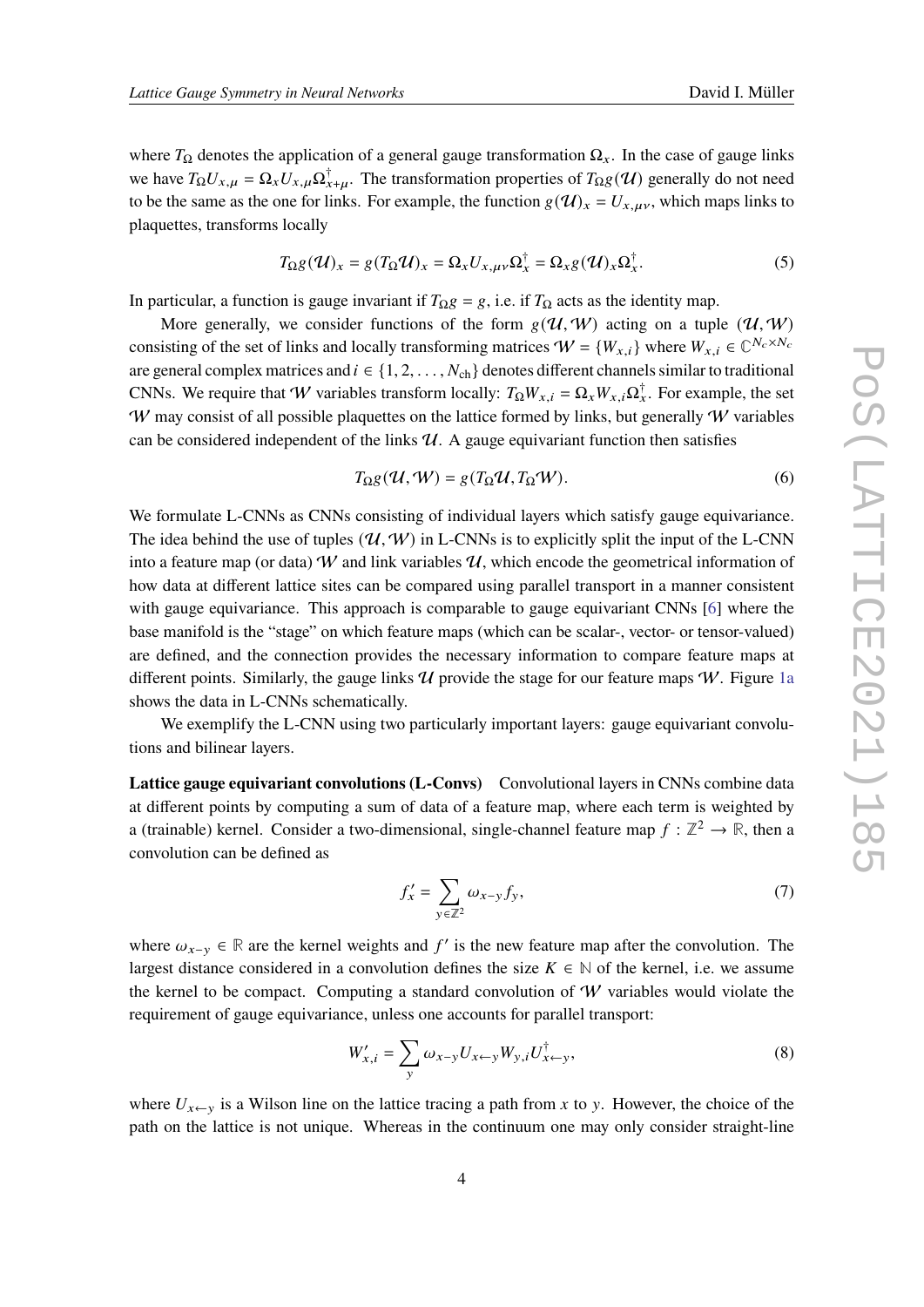<span id="page-4-0"></span>

**Figure 1:** Schematic overview of different L-CNN layers. (a) The data  $(\mathcal{U}, \mathcal{W})$  considered in L-CNNs is a tuple consisting of links  $\mathcal U$  (gray edges) and locally transforming matrices  $\mathcal W$  (red dots). (b) A lattice gauge equivariant convolution computes a weighted sum of parallel transported data (cyan points) along straight lines (black lines) up to a certain kernel size (here,  $K = 2$ ). (c) A lattice gauge equivariant bilinear layer multiplies data at a common lattice site (red dot), combining different channels in the process (blue and red planes).

paths (or more generally geodesics), there are multiple shortest paths connecting  $x$  and  $y$  on the lattice. A possible solution is to only take straight paths along the lattice axes into account. Thus, we define the lattice gauge equivariant convolution (L-Conv) as

$$
W'_{x,i} = \sum_{j,\mu,k} \omega_{i,j,\mu,k} U_{x,k} \cdot \mu W_{x+k} \cdot \mu, j U_{x,k}^{\dagger} \cdot \mu,
$$
\n<sup>(9)</sup>

where  $\omega_{i,j,\mu,k} \in \mathbb{C}$  is a trainable kernel with  $1 \le i \le N_{ch,out}$ ,  $1 \le j \le N_{ch,in}$ ,  $0 \le \mu \le D$  and  $-K \le k \le K$ , where K is the kernel size. The parallel transport from x to  $x + k \cdot \mu$  is given by

$$
U_{x,k\cdot\mu} = \prod_{i=0}^{k-1} U_{x+i\cdot\mu,\mu} = U_{x,\mu} U_{x+\mu,\mu} U_{x+2\cdot\mu,\mu} \dots U_{x+(k-1)\cdot\mu,\mu}.
$$
 (10)

We allow for possible mixing of channels, and the number of channels can change from  $N_{ch,in}$  to  $N_{\text{ch,out}}$ . Additionally, one may enlarge the channels of W by unit matrices prior to computing the convolution via

$$
(W_{x,1}, W_{x,2}, \dots, W_{x,N_{\text{ch,in}}}) \to (\mathbb{1}, W_{x,1}, W_{x,2}, \dots, W_{x,N_{\text{ch,in}}}),
$$
\n(11)

to allow for a bias term. Even more expressivity is gained by also including hermitian conjugates

$$
(W_{x,1}, W_{x,2}, \dots, W_{x,N_{\text{ch,in}}}) \to (\mathbb{1}, W_{x,1}, W_{x,2}, \dots, W_{x,N_{\text{ch,in}}}, W_{x,1}^{\dagger}, W_{x,2}^{\dagger}, \dots, W_{x,N_{\text{ch,in}}}).
$$
 (12)

We note that L-Convs, similar to any convolutional layer, are equivariant under translations of the lattice. Figure [1b](#page-4-0) visualizes the L-Conv layer.

**Lattice gauge equivariant bilinear layers (L-Bilin)** Parallel transport is required when comparing data at different lattice sites, but one can easily define operations acting only on single points without violating gauge equivariance. An example for such a layer in the L-CNN is the lattice gauge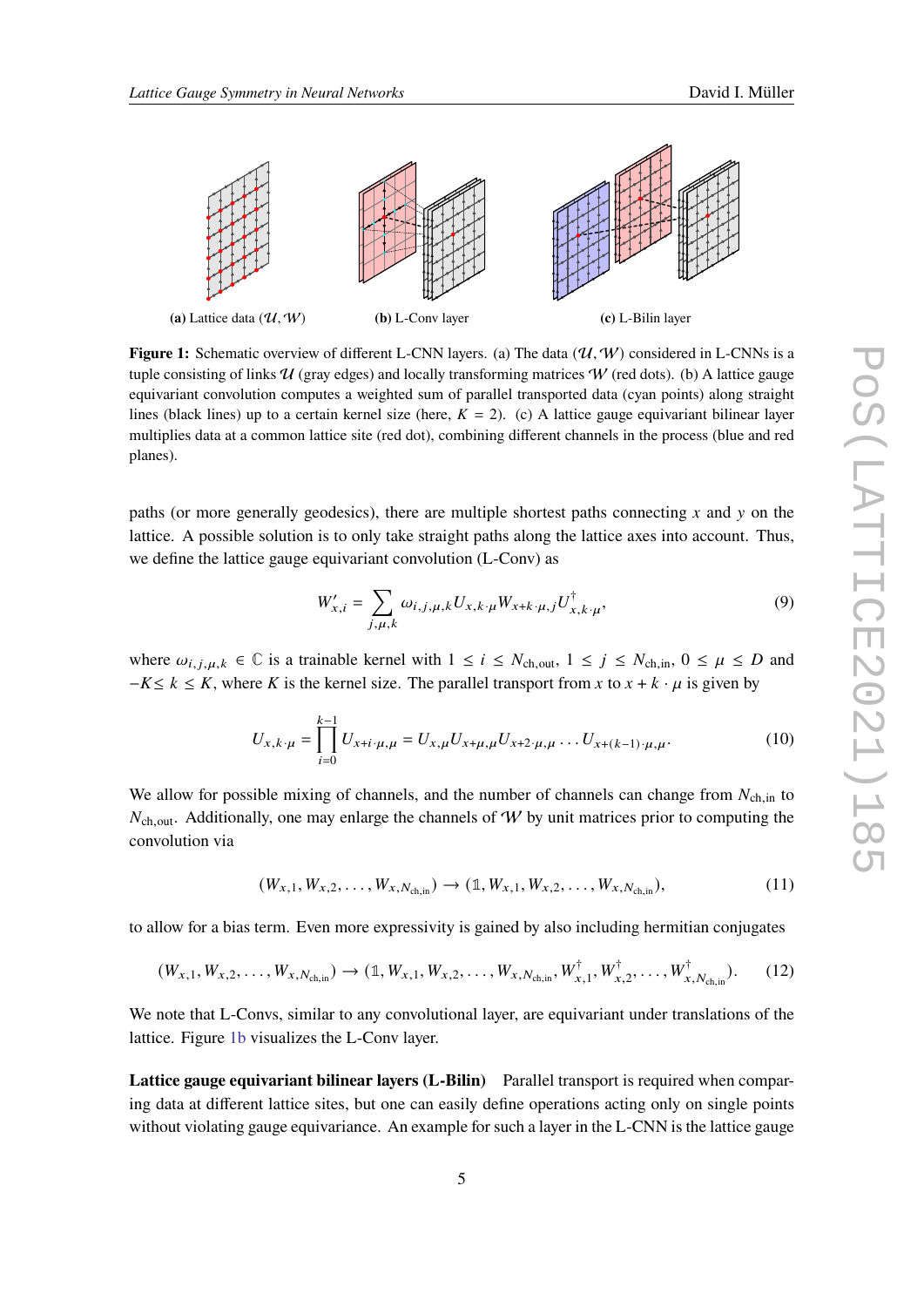<span id="page-5-0"></span>

**Figure 2:** Schematic of a feed-forward L-CNN consisting of multiple layers. Links are first pre-processed to generate plaquettes (and/or Polyakov loops) before being fed to L-Conv and L-Bilin layers. Activation functions and exponentiation layers may also be used. For gauge invariant predictions, a Trace layer is required. Figure adapted from [\[12\]](#page-8-10).

equivariant bilinear layer (L-Bilin) which combines two tuples  $(\mathcal{U}, \mathcal{W})$  and  $(\mathcal{U}, \mathcal{W}')$  into a single tuple  $(\mathcal{U}, \mathcal{W}'')$  in a bilinear manner. We define L-Bilin operations via

$$
W_{x,i}'' = \sum_{j,k} \alpha_{i,j,k} W_{x,j} W_{x,k}',
$$
\n(13)

where  $\alpha_{i,j,k} \in \mathbb{C}$  are trainable weights with  $1 \le i \le N_{\text{out}}$ ,  $1 \le j \le N_{\text{in},1}$  and  $1 \le k \le N_{\text{in},2}$ . The product of the two matrices  $W_{x,j}$  and  $W'_{x,k}$  yields a matrix that transforms locally at x and is thus compatible with gauge equivariance. L-Bilin is linear in each of the two arguments W and W', however one may also choose  $W' = W$  yielding a quadratic operation. Similar to L-Convs, the channels of  $W$  can be extended by unit matrices and hermitian conjugates. This way the bilinear layer contains a bias term and linear terms as well (through multiplication with unit elements of the other argument).

**Other layers and the expressivity of L-CNNs** Our paper [\[12\]](#page-8-10) proposes more types of layers, which we only briefly summarize here. For example, one may combine an L-Conv and an L-Bilin layer into a single operation, which we found to be easier to train than separate convolutions and bilinear layers. Other types are lattice gauge equivariant activation functions (L-Act), which locally multiply  $W$  variables with gauge invariant scalars, and lattice gauge equivariant exponentiation layers (L-Exp), which can modify the set of gauge links  $U$ . Another important layer is the Trace layer, which maps  $(\mathcal{U}, \mathcal{W})$  to gauge invariant variables  $\mathcal{T}_{x,i}$  via

$$
\mathcal{T}_{x,i} = \text{Tr}\left[W_{x,i}\right].\tag{14}
$$

This layer is used when the output of the L-CNN is required to be invariant, e.g. if the L-CNN is used to fit invariant observables. To keep the discussion as general as possible, we have not yet specified what information the  $W$  variables should contain, except requiring them to transform locally. As a pre-processing step to any L-CNN, one may generate  $W$  from the set of gauge links  $U$  by computing all plaquettes (which we refer to as a Plaq layer) and Polyakov loops (Poly layer).

Generic L-CNNs are comprised of multiple layers, as shown in Fig. [2,](#page-5-0) similar to standard CNNs. It is well known that deep CNNs can describe arbitrary continuous functions (see e.g. universality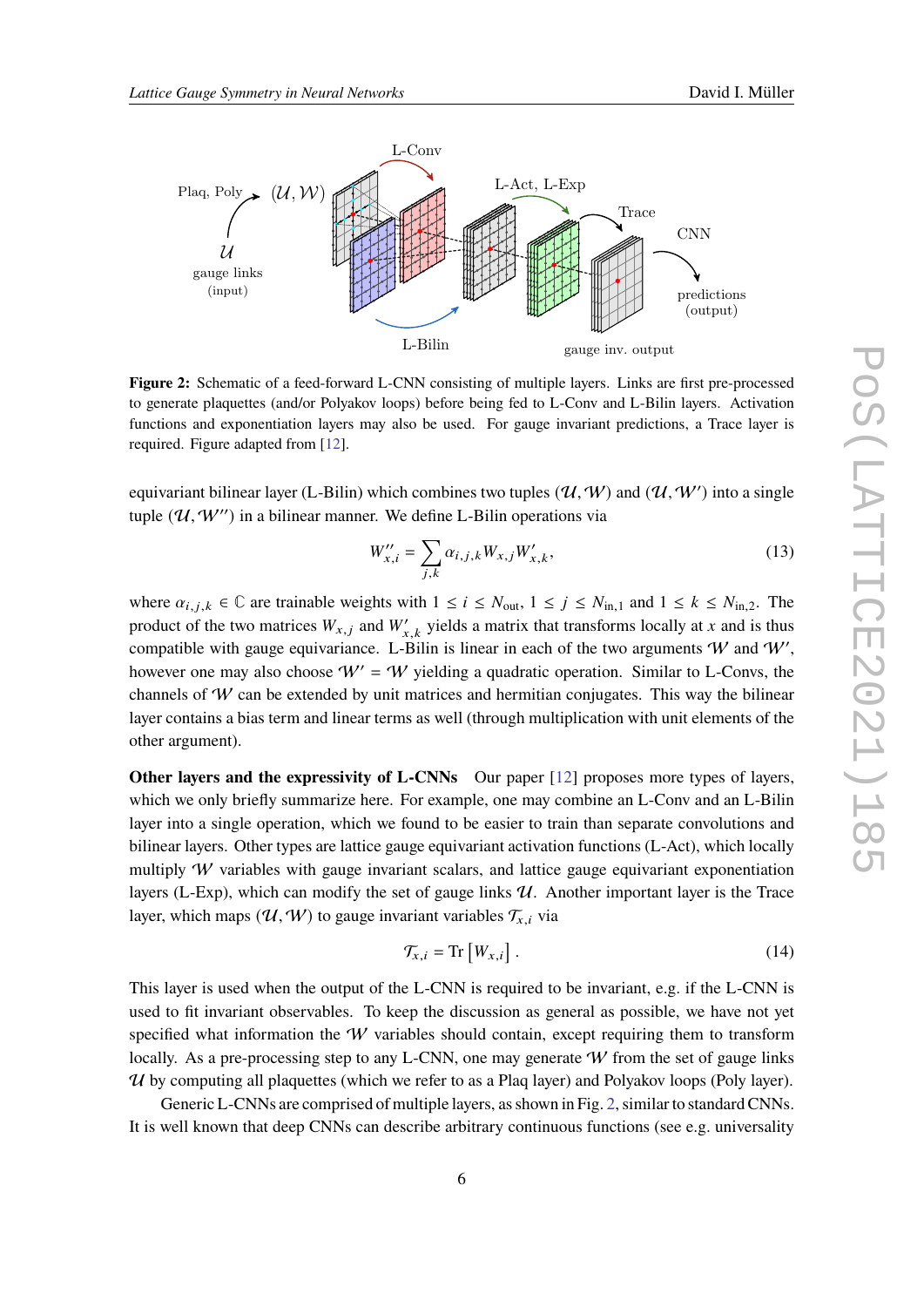<span id="page-6-0"></span>

**Figure 3:** Scatter plot of our best L-CNNs (green circles) vs. our best CNNs (black crosses) on  $8 \times 8$  test data for various sizes of the Wilson loop. The dashed line indicates perfect agreement between prediction and true value. MSEs are stated in the top left corner of each panel. Figure from [\[12\]](#page-8-10).

theorems in [\[13\]](#page-9-0)). The question then arises as to what class of functions can be represented using L-CNNs. In [\[12\]](#page-8-10) we show that by stacking multiple L-Conv and L-Bilin layers and using plaquettes as input  $W$  variables, L-CNNs can generate contractible Wilson loops of arbitrary shape and size. Non-contractible Wilson loops can also be generated by including Polyakov loops in the input layer. Similar to universality theorems for deep CNNs, the use of L-Act layers allows arbitrary non-linear gauge equivariant functions to be expressed as L-CNNs.

## **3. Computational experiments**

In order to test the L-CNN framework in practice, we study a series of seemingly simple regression problems. Restricting the base space to a quadratic two dimensional lattice  $(8 \times 8 \text{ up})$ to  $64 \times 64$ ) and focusing on SU(2), we generate gauge field configurations from a Markov Chain Monte Carlo simulation at various values of the coupling constant. These configurations are split into separate training, validation and test datasets. For each individual configuration, we compute the real value of traced Wilson loops of various sizes:

$$
W_{x,\mu\nu}^{(m\times n)} = \frac{1}{N_c} \text{Re Tr}\left[ U_{x,\mu\nu}^{(m\times n)} \right],\tag{15}
$$

where  $n, m \geq 1$  define the width and height of the loop. We generate loops of size  $1 \times 1$  (plaquettes),  $1 \times 2$ ,  $2 \times 2$  and  $4 \times 4$ . We then formulate a regression problem where the lattice configurations should be mapped to the value of a particular traced loop using different L-CNN and non-equivariant CNN architectures, i.e. the input is given by the links  $\hat{U}$  and the desired output (labels) are  $W_{x,\mu\nu}^{(m\times n)}$ . L-CNN architectures consist of multiple L-Conv+L-Bilin layers and a Trace layer at the end, similar to Fig. [2.](#page-5-0) For comparison, we study a wide range of different non-equivariant CNN architectures of various widths, depths and employing different activation functions. The CNNs are provided with the same input as the L-CNN after pre-processing, namely links and plaquettes. Both types of architectures are implemented and trained using the *PyTorch* framework. Networks are optimized by minimizing the mean squared error (MSE) with respect to trainable weight parameters. Training and validation are performed on the smallest lattice size  $(8 \times 8)$ , but models are tested also on larger lattice sizes.

Figure [3](#page-6-0) shows one of the main results of this study, where the predictions of an L-CNN and a CNN are plotted against the true values (labels) of the test dataset. As we have trained multiple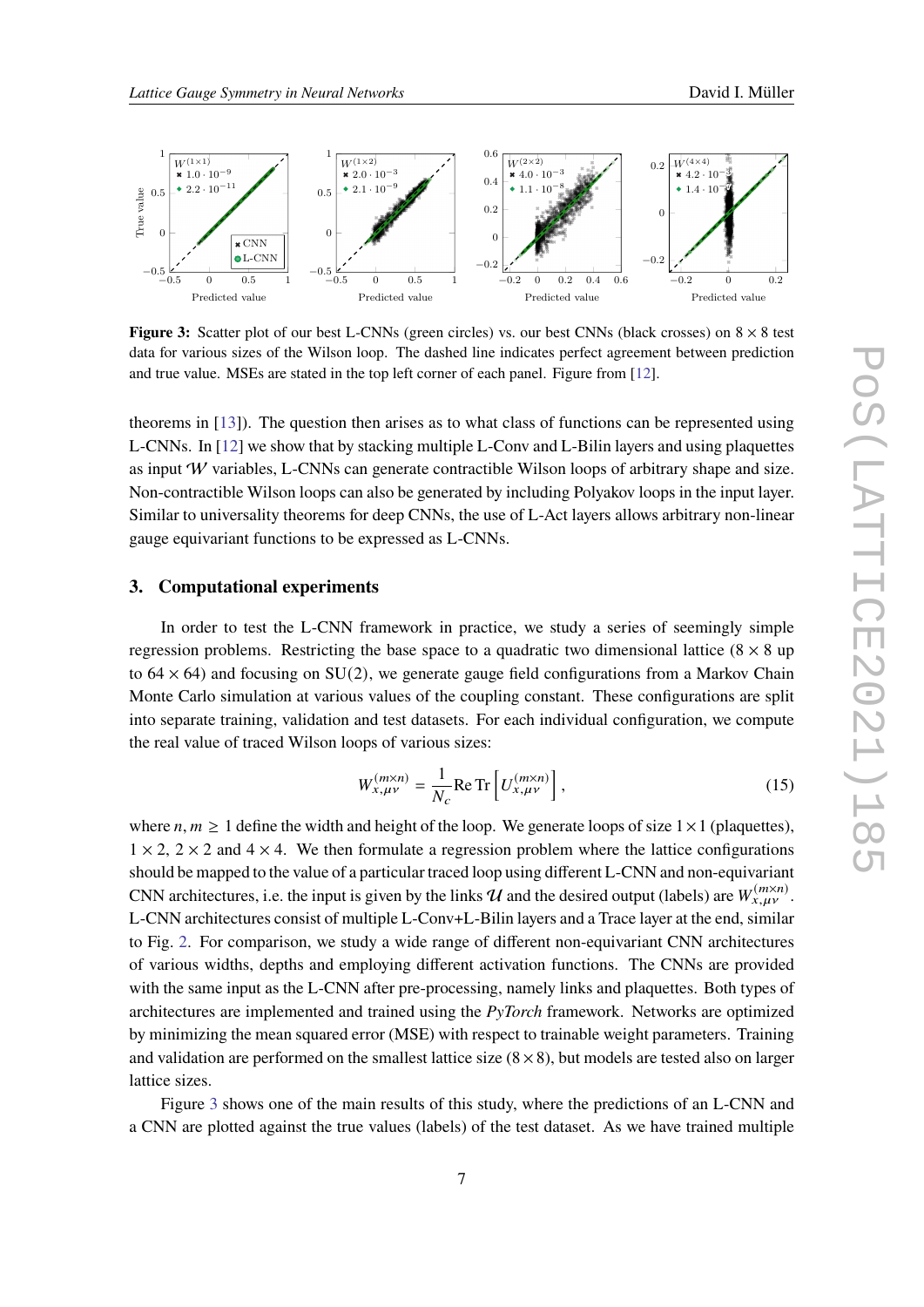networks of both types (100 L-CNNs, 2680 CNNs), we only show the best models encountered in our study, which are selected using MSE on the validation dataset. We observe that L-CNN architectures are able to make sensible predictions in all cases. On the other hand, the performance of non-equivariant CNNs starts to deteriorate with larger loop size. In the case of the largest loops, CNNs seem to find no correlation between input and output at all, which is indicated by an almost constant prediction in the scatter plot (rightmost panel in Fig. [3\)](#page-6-0). Furthermore, even our best CNNs are sensitive to gauge transformations, i.e. the output of a non-equivariant CNN can change drastically when processing a gauge equivalent lattice configuration, whereas L-CNNs are gauge invariant by construction. We have also demonstrated that L-CNNs are able to solve similar regression problems on four-dimensional lattices (up to  $4 \times 4$  Wilson loops on  $8 \cdot 16^3$  lattices). We refer the reader to the original paper [\[12\]](#page-8-10) for more details. Our code and datasets for these computational experiments can be found in our GitLab repository[1](#page-7-0).

# **4. Summary and outlook**

In these proceedings we have highlighted some aspects of the L-CNN architecture with a particular focus on the concept of gauge equivariance and motivating the formulation of L-Conv and L-Bilin layers. The L-CNN is a general, genuinely gauge equivariant neural network that can be used for generic machine learning tasks in  $SU(N<sub>c</sub>)$  lattice gauge theory. In our computational experiments we have demonstrated that L-CNNs are able to solve non-linear regression problems, where non-equivariant CNNs fail to make sensible predictions.

Up until now we have not made use of (or implemented) L-Act and L-Exp layers, as our main goal was to establish that L-CNNs can be used to generate arbitrary loops, which requires only L-Conv and L-Bilin layers. Although we have only tested  $SU(2)$ , our implementation works for any  $SU(N_c)$  gauge group. Using slight modifications, the code could also be adapted for U(1). However, the L-CNN code requires large computational resources during training, in particular with regards to memory consumption, and a more efficient implementation would be desirable. This is of particular importance when using larger lattice sizes in four dimensions or studying more complicated problems.

L-CNNs have been explicitly formulated for  $SU(N_c)$  lattice gauge theory, which is a discretization of (continuum) non-Abelian gauge theory. Although such a lattice formulation is required to perform practical computations, a more general mathematical formulation in terms of principal bundles (similar to gauge equivariant CNNs [\[6\]](#page-8-5)) would be desirable from a theoretical viewpoint. Putting the L-CNN on better theoretical foundations could help us generalize L-CNNs to other types of data such as fermionic fields and develop new equivariant layers.

Our computational experiments focused on toy model regression problems, which we conducted to compare the performance of L-CNNs and CNNs in a transparent way. It would be interesting to see how L-CNNs (in particular L-Convs) could be applied to more practical problems in e.g. normalizing flow models [\[7](#page-8-6)[–9\]](#page-8-7) or models that modify gauge links [\[10\]](#page-8-8). Another exciting direction would be to use L-CNNs to formulate gauge equivariant continuous flows [\[14\]](#page-9-1) to potentially speed up the generation of lattice configurations for independent Monte Carlo sampling, while retaining a large

<span id="page-7-0"></span><sup>1</sup>See [https://gitlab.com/openpixi/lge-cnn/.](https://gitlab.com/openpixi/lge-cnn/)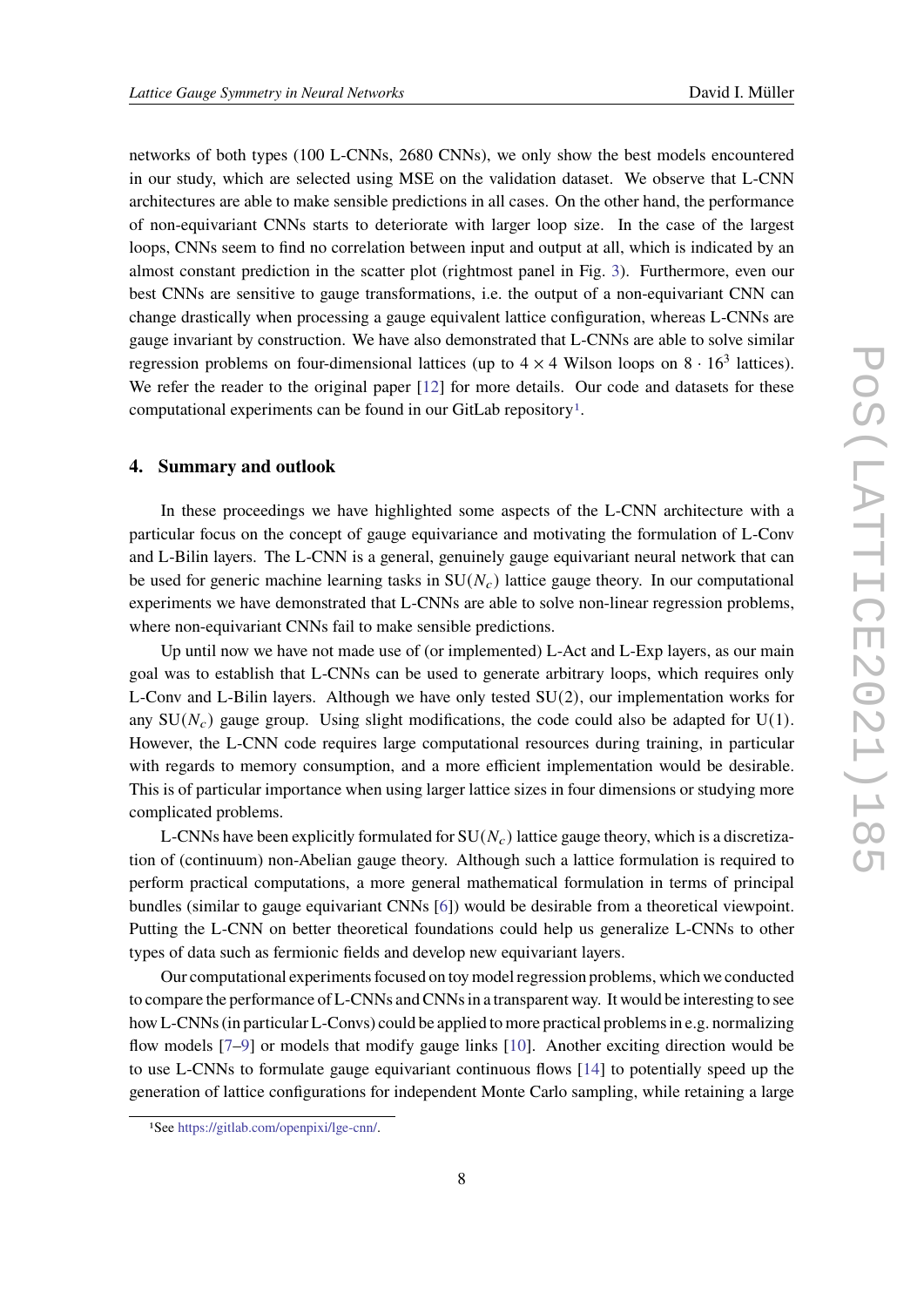degree of symmetry. A related problem would be to use L-CNNs to upscale real-time simulations of classical lattice gauge fields used in the early stages of relativistic heavy-ion collisions [\[15\]](#page-9-2).

#### **Acknowledgments**

This work has been supported by the Austrian Science Fund FWF No. P32446-N27, No. P28352 and Doctoral program No. W1252-N27. The Titan V GPU used for this research was donated by the NVIDIA Corporation.

## **References**

- <span id="page-8-0"></span>[1] E. Noether, *Invariante Variationsprobleme*, *Nachrichten von der Gesellschaft der Wissenschaften zu Göttingen, Mathematisch-Physikalische Klasse* **1918** (1918) 235.
- <span id="page-8-1"></span>[2] M.M. Bronstein, J. Bruna, T. Cohen and P. Veličković, *Geometric Deep Learning: Grids, Groups, Graphs, Geodesics, and Gauges*, [2104.13478](https://arxiv.org/abs/2104.13478).
- <span id="page-8-2"></span>[3] J.E. Gerken, J. Aronsson, O. Carlsson, H. Linander, F. Ohlsson, C. Petersson et al., *Geometric Deep Learning and Equivariant Neural Networks*, [2105.13926](https://arxiv.org/abs/2105.13926).
- <span id="page-8-3"></span>[4] S. Bulusu, M. Favoni, A. Ipp, D.I. Müller and D. Schuh, *Generalization capabilities of translationally equivariant neural networks*, *Phys. Rev. D* **104** [\(2021\) 074504](https://doi.org/10.1103/PhysRevD.104.074504) [[2103.14686](https://arxiv.org/abs/2103.14686)].
- <span id="page-8-4"></span>[5] T.S. Cohen and M. Welling, *Group equivariant convolutional networks*, in *Proceedings of The 33rd International Conference on Machine Learning*, vol. 48, pp. 2990–2999, JMLR, Jun, 2016 [[1602.07576](https://arxiv.org/abs/1602.07576)].
- <span id="page-8-5"></span>[6] T.S. Cohen, M. Weiler, B. Kicanaoglu and M. Welling, *Gauge equivariant convolutional networks and the icosahedral CNN*, in *Proceedings of the 36th International Conference on Machine Learning*, vol. 97, pp. 1321–1330, JMLR, Jun, 2019 [[1902.04615](https://arxiv.org/abs/1902.04615)].
- <span id="page-8-6"></span>[7] G. Kanwar, M.S. Albergo, D. Boyda, K. Cranmer, D.C. Hackett, S. Racanière et al., *Equivariant flow-based sampling for lattice gauge theory*, *[Phys. Rev. Lett.](https://doi.org/10.1103/PhysRevLett.125.121601)* **125** (2020) [121601](https://doi.org/10.1103/PhysRevLett.125.121601) [[2003.06413](https://arxiv.org/abs/2003.06413)].
- [8] D. Boyda, G. Kanwar, S. Racanière, D.J. Rezende, M.S. Albergo, K. Cranmer et al., *Sampling using* () *gauge equivariant flows*, *Phys. Rev. D* **103** [\(2021\) 074504](https://doi.org/10.1103/PhysRevD.103.074504) [[2008.05456](https://arxiv.org/abs/2008.05456)].
- <span id="page-8-7"></span>[9] M.S. Albergo, D. Boyda, D.C. Hackett, G. Kanwar, K. Cranmer, S. Racanière et al., *Introduction to Normalizing Flows for Lattice Field Theory*, [2101.08176](https://arxiv.org/abs/2101.08176).
- <span id="page-8-8"></span>[10] A. Tomiya and Y. Nagai, *Gauge covariant neural network for 4 dimensional non-abelian gauge theory*, [2103.11965](https://arxiv.org/abs/2103.11965).
- <span id="page-8-9"></span>[11] K.G. Wilson, *Confinement of quarks*, *[Phys. Rev. D](https://doi.org/10.1103/PhysRevD.10.2445)* **10** (1974) 2445.
- <span id="page-8-10"></span>[12] M. Favoni, A. Ipp, D.I. Müller and D. Schuh, *Lattice gauge equivariant convolutional neural networks*, [2012.12901](https://arxiv.org/abs/2012.12901).